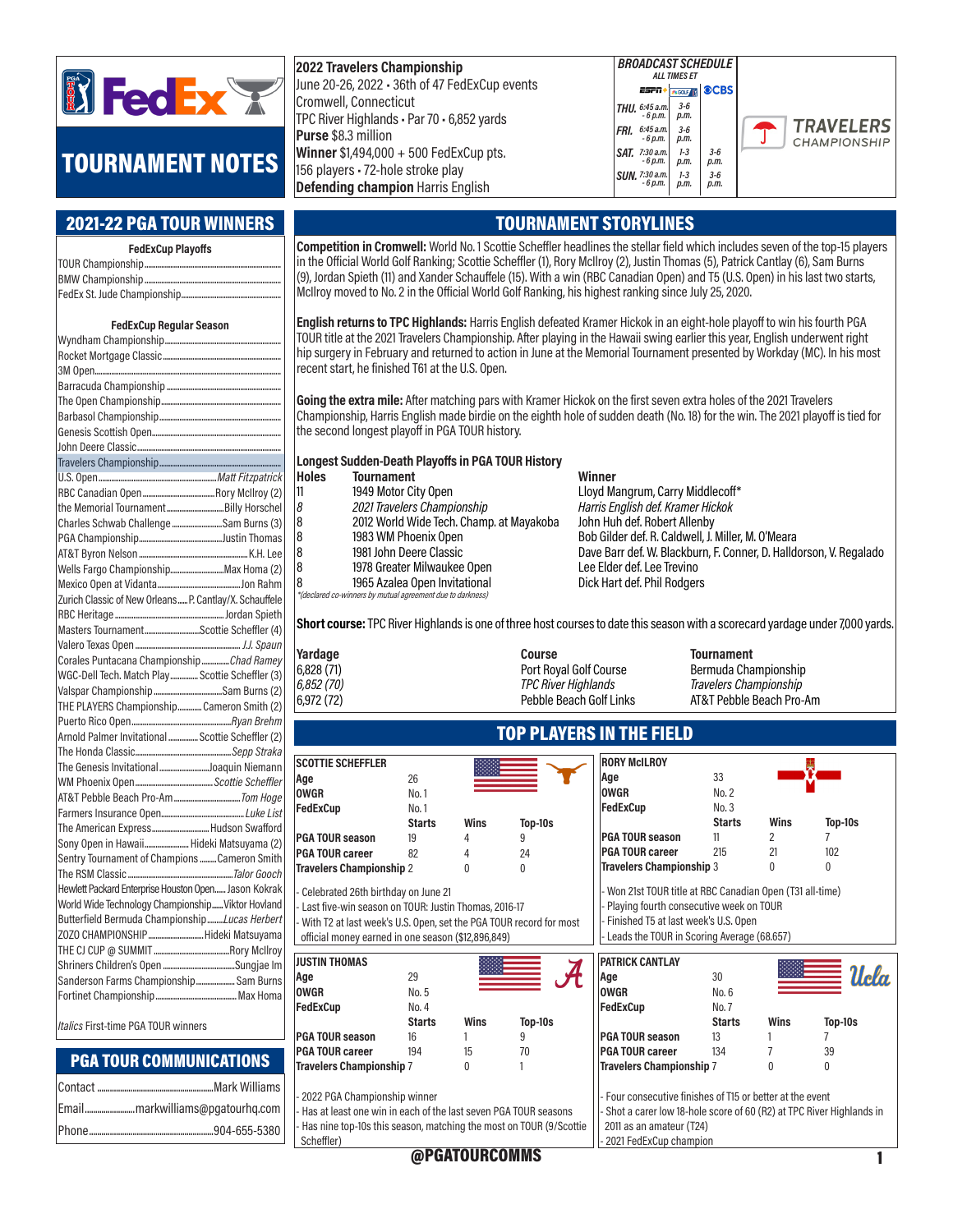### TRAVELERS CHAMPIONSHIP SNAPSHOT

Rory McIlroy (T5) Keegan Bradley (T7) Denny McCarthy (T7) Joel Dahmen (T10) Seamus Power (T12) Hayden Buckley (T14) Patrick Cantlay (T14) Nick Hardy (T14) Marc Leishman (T14)

#### WINNERS (1962-PRESENT)

| Year          | Player |
|---------------|--------|
|               |        |
|               |        |
|               |        |
|               |        |
|               |        |
|               |        |
|               |        |
|               |        |
|               |        |
|               |        |
|               |        |
|               |        |
|               |        |
|               |        |
|               |        |
|               |        |
|               |        |
|               |        |
|               |        |
|               |        |
|               |        |
|               |        |
|               |        |
|               |        |
|               |        |
|               |        |
|               |        |
|               |        |
|               |        |
|               |        |
|               |        |
|               |        |
|               |        |
|               |        |
|               |        |
|               |        |
|               |        |
|               |        |
|               |        |
|               |        |
|               |        |
|               |        |
|               |        |
|               |        |
|               |        |
|               |        |
|               |        |
|               |        |
|               |        |
|               |        |
|               |        |
|               |        |
|               |        |
|               |        |
|               |        |
|               |        |
|               |        |
|               |        |
|               |        |
|               |        |
|               |        |
| bold in field |        |

PLAYER STORYLINES

55 players who competed in the U.S. Open will play in the Travelers Championship, including 30 who made the cut: Scottie Scheffler (T2)

Xander Schauffele (T14) Cameron Tringale (T14) Mackenzie Hughes (T24) Adam Schenk (T24) Sam Burns (T27) Aaron Wise (T27) Andrew Putnam (T31) Davis Riley (T31) Callum Tarren (T31) Joseph Bramlett (T37)

K.H. Lee (T37) Matthew NeSmith (T37) Jordan Spieth (T37) Justin Thomas (T37) Christopher Gotterup (T43) Brian Harman (T43) Joaquin Niemann (T47) Beau Hossler (T53) Brooks Koepka (55th) Harris English (T61)

Sam Burns earned his third victory of the season in a playoff over World No. 1 Scottie Scheffler at the Charles Schwab Challenge and has two top-25 finishes in three starts at TPC River Highlands (T43/2019, T24/2020, T13/2021).

2017 Travelers Championship winner Jordan Spieth seeks first top 10 in Cromwell since winning in his tournament debut: Won/2017, T42/2018, MC/2019, T54/2020.

Sponsor exemption and University of Texas standout Cole Hammer is making his first professional start on TOUR after making one cut in seven starts as an amateur (T61/2019 Hewlett Packard Enterprise Houston Open). Other sponsor exemptions include: Chris Gotterup, Ben James (amateur) and Michael Thorbjornsen (amateur). Players who competed on sponsor exemptions at the Travelers Championship include: Webb Simpson (2008), Rickie Fowler (2009), Patrick Cantlay (2011), Justin Thomas (2013), Jon Rahm (2015), Matthew Wolff (2019), Viktor Hovland (2019), Collin Morikawa (2019) and Sahith Theegala (2020).

PGA TOUR Courage Award recipient Morgan Hoffmann will make his last start on his Major Medical Extension this week at TPC River Highlands, the same place where he made his professional debut at the 2011 Travelers Championship (T43/2011). In December 2017, Hoffmann announced that he had been diagnosed with facioscapulohumeral muscular dystrophy. He entered the 2018-19 season in the Major Medical Extension category with 18 starts available to earn 296.570 points and equal No. 125 (Seamus Power/377) on the 2017-18 FedExCup Regular Season points list. Hoffmann has used 17 of those 18 starts and needs to earn 127.098 points to remain a PGA TOUR member and play the rest of the season out of the 126-150 category. If he earns 238.42 points, he will play the rest of the season out of the top of the Major Medical category; otherwise, he will lose his TOUR

| <b>2021 LEADERBOARD</b> |                      |    |                |                |    |            |  |
|-------------------------|----------------------|----|----------------|----------------|----|------------|--|
| Pos.                    | Player               | R1 | R <sub>2</sub> | R <sub>3</sub> | R4 | Total      |  |
| 1                       | Harris English       | 67 | 68             | 67             | 65 | $267(-13)$ |  |
| 2                       | <b>Kramer Hickok</b> | 63 | 69             | 68             | 67 | $267(-13)$ |  |
| 3                       | Marc Leishman        | 69 | 66             | 69             | 64 | $268(-12)$ |  |
| 4                       | Abraham Ancer        | 72 | 66             | 66             | 65 | $269(-11)$ |  |

Five players at 282 (-2): Brice Garnett, Brian Harman, Kevin Kisner, Brooks Koepka, Hank Lebioda

|  | <u>VIIIERVIII VI TEEV VIRIV</u>                           |
|--|-----------------------------------------------------------|
|  |                                                           |
|  |                                                           |
|  |                                                           |
|  |                                                           |
|  |                                                           |
|  |                                                           |
|  | FedExCup Champions  6 Most recent: Patrick Cantlay (2021) |
|  | PLAYERS winners 6 Most recent: Justin Thomas (2021)       |
|  |                                                           |
|  |                                                           |

STRENGTH OF FIFI D STATS

| .<br>ckton | <b>TOURNAMENT SCORING RECORDS</b> |       |                                                |           |  |  |
|------------|-----------------------------------|-------|------------------------------------------------|-----------|--|--|
| asper      | Category                          | Value | <b>Plaver</b>                                  | Year      |  |  |
| evino      | Low 18-hole score                 | 58    | Jim Furyk                                      | 2016 (R4) |  |  |
| اrcher     | Low 36-hole score                 | 126   | <b>Justin Rose</b>                             | 2010      |  |  |
| urphy      | Low 54-hole score                 | 192   | <b>Brendon Todd</b>                            | 2020      |  |  |
| Lunn       | Low 72-hole score                 | 258   | <b>Kenny Perry</b>                             | 2009      |  |  |
| asper      | Holes-in-one (1983-present)       | 40    | Most recent: Jim Herman                        | 2021 (R4) |  |  |
| ifford     | Largest 18-hole lead              |       | 4 players; most recent: Mackenzie Hughes       | 2020      |  |  |
| Vall Jr    | Largest 36-hole lead              | 5     | 2 players; most recent: Gene Littler           | 1959      |  |  |
| asper      | Largest 54-hole lead              | 6     | Chez Reavie                                    | 2019      |  |  |
| enturi     | Best come-from-behind win         |       | <b>Brad Faxon</b>                              | 2005      |  |  |
| asper      | <b>Largest margin of victory</b>  |       | Sam Snead                                      | 1955      |  |  |
| oalby      | <b>Playoffs</b>                   | 24    | Most recent: Harris English def. Kramer Hickok | 2021      |  |  |
|            | <b>Wire-to-wire winners</b>       |       | Most recent: Tim Norris                        | 1982      |  |  |

|     | <b>SCORECARD: TPC RIVER HIGHLANDS</b> |     |     |     |     |     |     |     |            |     |     |     |     |     |     |    |     |     |       |              |
|-----|---------------------------------------|-----|-----|-----|-----|-----|-----|-----|------------|-----|-----|-----|-----|-----|-----|----|-----|-----|-------|--------------|
|     |                                       |     |     |     |     |     |     | a   | <b>OUT</b> | 10  |     | 12  | 13  | 14  | 15  | 16 |     | 18  | IN    | <b>TOTAL</b> |
| 434 | 341                                   | 431 | 481 | 223 | 574 | 443 | 202 | 406 | 3,535      | 462 | 158 | 411 | 523 | 421 | 296 |    | 431 | 444 | 3.317 | 6,852        |
|     |                                       |     |     |     |     |     |     |     | つん         |     |     |     |     |     |     |    |     |     |       |              |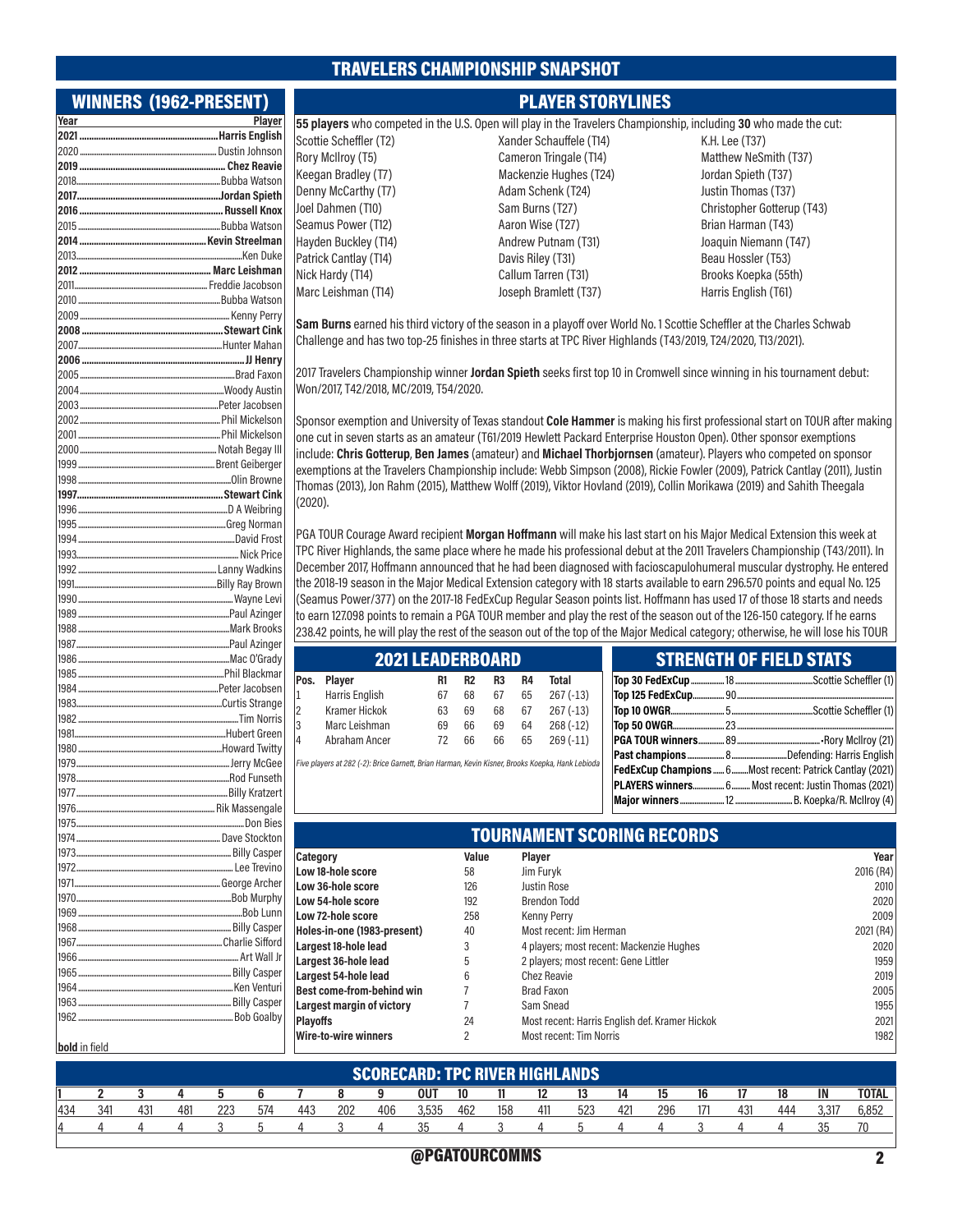### FEDEXCUP and SEASON STORYLINES

Last time out: Matt Fitzpatrick, who won the 2013 U.S. Amateur at The Country Club, won the U.S. Open by one stroke over Scottie Scheffler and Will Zalatoris, earning his first career win on the PGA TOUR. Fitzpatrick became the first player to earn his first TOUR win in a major championship since Danny Willett at the 2016 Masters Tournament.

No. 1: World No. 1 and FedExCup leader Scottie Scheffler finished T2 at last week's U.S. Open to set the PGA TOUR record for most official money earned in a season at \$12,896,849 (previous: \$12,030,465/Jordan Spieth/2014-15). With his third runner-up finish of the season, the four-time TOUR winner became the fourth player (eighth instance) since the start of the 2000 season to record four or more wins and three or more runner-up finishes in a season, joining Tiger Woods (4), Phil Mickelson (2) and Jordan Spieth.

|          |                     |      | <b>World's Best:</b> Seven of the world's top-10 players are ranked inside the top 10 in the FedExCup. |                         |             |
|----------|---------------------|------|--------------------------------------------------------------------------------------------------------|-------------------------|-------------|
| FedExCup | <b>Plaver</b>       | OWGR | <b>FedExCup</b>                                                                                        | <b>Plaver</b>           | <b>OWGR</b> |
|          | Scottie Scheffler   |      |                                                                                                        | Cameron Smith           |             |
|          | Sam Burns           |      |                                                                                                        | <b>Patrick Cantlay</b>  |             |
| 13       | <b>Rory McIlrov</b> |      |                                                                                                        | Will Zalatoris          |             |
| 14       | Justin Thomas       |      |                                                                                                        | Max Homa                | 22          |
| 15       | Hideki Matsuyama    | 13   | 10                                                                                                     | <b>Matt Fitzpatrick</b> |             |

#### Season Superlatives:

Wins (4): Scottie Scheffler has the most wins among six multiple winners (next: 3, Sam Burns) Top-5s (8): Scottie Scheffler has the most top-fives (next: 6, Patrick Cantlay, Justin Thomas, Sam Burns, Will Zalatoris) Top-10s (9): Justin Thomas and Scottie Scheffler have the most top-10s (next: 8, Sam Burns, Will Zalatoris)

|                        |        | <b>2021-22 SEASON SUPERLATIVES</b> |       |                       |                                      |     |        |  |  |  |  |
|------------------------|--------|------------------------------------|-------|-----------------------|--------------------------------------|-----|--------|--|--|--|--|
| <b>Plaver</b>          | Value  | <b>Category</b>                    | Value | <b>Plaver</b>         | <b>Tournament</b>                    | Rd. | Hole   |  |  |  |  |
| Jon Rahm               | 1.194  | Low 18-hole score                  | 60    | Justin Rose           | RBC Canadian Open                    |     |        |  |  |  |  |
| <b>Rory McIlrov</b>    | 1.888  |                                    |       | Sebastian Munoz       | AT&T Byron Nelson                    |     |        |  |  |  |  |
| <b>Will Zalatoris</b>  | 0.974  |                                    |       | <b>Tyler McCumber</b> | The RSM Classic                      |     |        |  |  |  |  |
| Matt Kuchar            | 0.634  |                                    |       | Sebastian Munoz       | The RSM Classic                      |     |        |  |  |  |  |
| <b>Tyrrell Hatton</b>  | 0.893  | Low opening 36-hole score          | 125   | <b>Russell Henley</b> | Sony Open in Hawaii                  |     |        |  |  |  |  |
| <b>Rory McIlroy</b>    | 2.282  | Low opening 54-hole score          | 192   | <b>Russell Henley</b> | Sony Open in Hawaii                  |     |        |  |  |  |  |
| Cameron Champ          | 322.6  | Low 72-hole score                  | 257   | Hideki Matsuyama      | Sony Open in Hawaii                  |     |        |  |  |  |  |
| Rvan Armour            | 73.78% |                                    |       | <b>Russell Henley</b> | Sony Open in Hawaii                  |     |        |  |  |  |  |
| Jon Rahm               | 72.34% | Longest Hole Out                   | 273   | Mito Pereira          | the Memorial Tournament p.b. Workday | 4   |        |  |  |  |  |
| <b>Rory McIlrov</b>    | 68.66  | Longest Putt Made                  | 88'0" | Graeme McDowell       | WM Phoenix Open                      |     | 17     |  |  |  |  |
| S. Scheffler/J. Thomas | 9      | <b>Longest Birdie Streak</b>       | 8     | Adam Schenk           | Farmers Insurance Open               |     | $4-11$ |  |  |  |  |
|                        |        | <b>2021-22 SEASON STAT LEADERS</b> |       |                       |                                      |     |        |  |  |  |  |

|                                                                                                                                                               | <b>HOLES-IN-ONE (23)</b>                                                                                                                                                                                                                           | <b>CUT INFORMATION</b>                                                                                                        |                       |                                                                                                                                               |                                |                                                                                                                                                                                                                                                         |  |  |  |
|---------------------------------------------------------------------------------------------------------------------------------------------------------------|----------------------------------------------------------------------------------------------------------------------------------------------------------------------------------------------------------------------------------------------------|-------------------------------------------------------------------------------------------------------------------------------|-----------------------|-----------------------------------------------------------------------------------------------------------------------------------------------|--------------------------------|---------------------------------------------------------------------------------------------------------------------------------------------------------------------------------------------------------------------------------------------------------|--|--|--|
| Player                                                                                                                                                        | <b>Tournament</b>                                                                                                                                                                                                                                  | Category                                                                                                                      |                       |                                                                                                                                               | Value                          | <b>Tournament/Plaver</b>                                                                                                                                                                                                                                |  |  |  |
| <b>Cameron Young</b><br>Adam Hadwin<br>Justin Lower                                                                                                           | U.S. Open<br>the Memorial Tournament presented by Workday<br><b>AT&amp;T Byron Nelson</b>                                                                                                                                                          | Low 36-hole cut                                                                                                               |                       |                                                                                                                                               | -5                             | <b>AT&amp;T Byron Nelson</b><br>Sony Open in Hawaii<br>Shriners Children's Open                                                                                                                                                                         |  |  |  |
| Marc Leishman<br>Scott Gutschewski<br>Kiradech Aphibarnrat<br><b>Corey Conners</b><br><b>Stewart Cink</b><br><b>Viktor Hovland</b><br>Shane Lowry<br>Max Homa | <b>AT&amp;T Byron Nelson</b><br>Mexico Open at Vidanta<br>Mexico Open at Vidanta<br><b>RBC Heritage</b><br><b>Masters Tournament</b><br>THE PLAYERS Championship<br>THE PLAYERS Championship<br>Arnold Palmer Invitational presented by Mastercard | High 36-hole cut<br>High 36-hole cut (non-majors)<br>Most to make 36-hole cut (non-majors)<br>Longest active cuts made streak |                       | Fewest to make 36-hole cut (non-majors)                                                                                                       | $+4$<br>$+3$<br>84<br>65<br>13 | Sanderson Farms Championship<br>Masters Tournament, PGA Championship<br>Arnold Palmer Invitational pres. by Mastercard<br><b>AT&amp;T Byron Nelson</b><br>Wells Fargo Championship<br>Corales Puntacana Championship<br>Sony Open in Hawaii<br>Jon Rahm |  |  |  |
| Carlos Ortiz                                                                                                                                                  | <b>WM Phoenix Open</b>                                                                                                                                                                                                                             |                                                                                                                               |                       |                                                                                                                                               |                                |                                                                                                                                                                                                                                                         |  |  |  |
| Sam Ryder                                                                                                                                                     | <b>WM Phoenix Open</b>                                                                                                                                                                                                                             |                                                                                                                               |                       |                                                                                                                                               |                                | <b>DEFENDING CHAMPION RESULTS</b>                                                                                                                                                                                                                       |  |  |  |
| <b>Maverick McNealy</b>                                                                                                                                       | Farmers Insurance Open                                                                                                                                                                                                                             | Category                                                                                                                      | No.                   | Player                                                                                                                                        |                                | <b>Tournament</b>                                                                                                                                                                                                                                       |  |  |  |
| Patton Kizzire<br><b>Harry Higgs</b><br>Jim Furyk<br><b>Taylor Moore</b><br>Matthew Wolff                                                                     | The American Express<br>The American Express<br>Sony Open in Hawaii<br>The RSM Classic<br>Hewlett Packard Enterprise Houston Open                                                                                                                  | Wins<br>Other top-fives                                                                                                       | 4<br>T <sub>3</sub>   | <b>Rory McIlroy</b><br>K.H. Lee<br>Sam Burns<br><b>Viktor Hovland</b><br><b>Patrick Cantlay</b>                                               |                                | RBC Canadian Open<br><b>AT&amp;T Byron Nelson</b><br>Valspar Championship<br>World Wide Technology Championship at Mayakoba<br>the Memorial Tournament presented by Workday                                                                             |  |  |  |
| John Huh<br><b>Chris Kirk</b>                                                                                                                                 | World Wide Technology Championship at Mayakoba<br>World Wide Technology Championship at Mayakoba                                                                                                                                                   | (3)                                                                                                                           | T <sub>3</sub><br>5th | Brooks Koepka<br><b>Rory McIlroy</b>                                                                                                          |                                | <b>WM Phoenix Open</b><br>Wells Fargo Championship                                                                                                                                                                                                      |  |  |  |
| Hayden Buckley<br>Si Woo Kim                                                                                                                                  | Shriners Children's Open<br>Sanderson Farms Championship                                                                                                                                                                                           | <b>Missed cuts</b>                                                                                                            | $\overline{4}$        | Joel Dahmen (WD)<br>Matt Jones<br><b>Robert Streb</b><br>Sergio Garcia                                                                        |                                | Corales Puntacana Championship<br>The Honda Classic<br>The RSM Classic<br>Sanderson Farms Championship                                                                                                                                                  |  |  |  |
|                                                                                                                                                               |                                                                                                                                                                                                                                                    | <b>DNPs</b>                                                                                                                   | $\overline{7}$        | <b>Phil Mickelson</b><br><b>Branden Grace</b><br>Bryson DeChambeau<br>Daniel Berger<br>Carlos Ortiz<br>Patrick Cantlay<br><b>Stewart Cink</b> |                                | PGA Championship<br>Puerto Rico Open<br>Arnold Palmer Invitational presented by Mastercard<br>AT&T Pebble Beach Pro-Am<br>Hewlett Packard Enterprise Houston Open<br>ZOZO CHAMPIONSHIP<br>Fortinet Championship                                         |  |  |  |